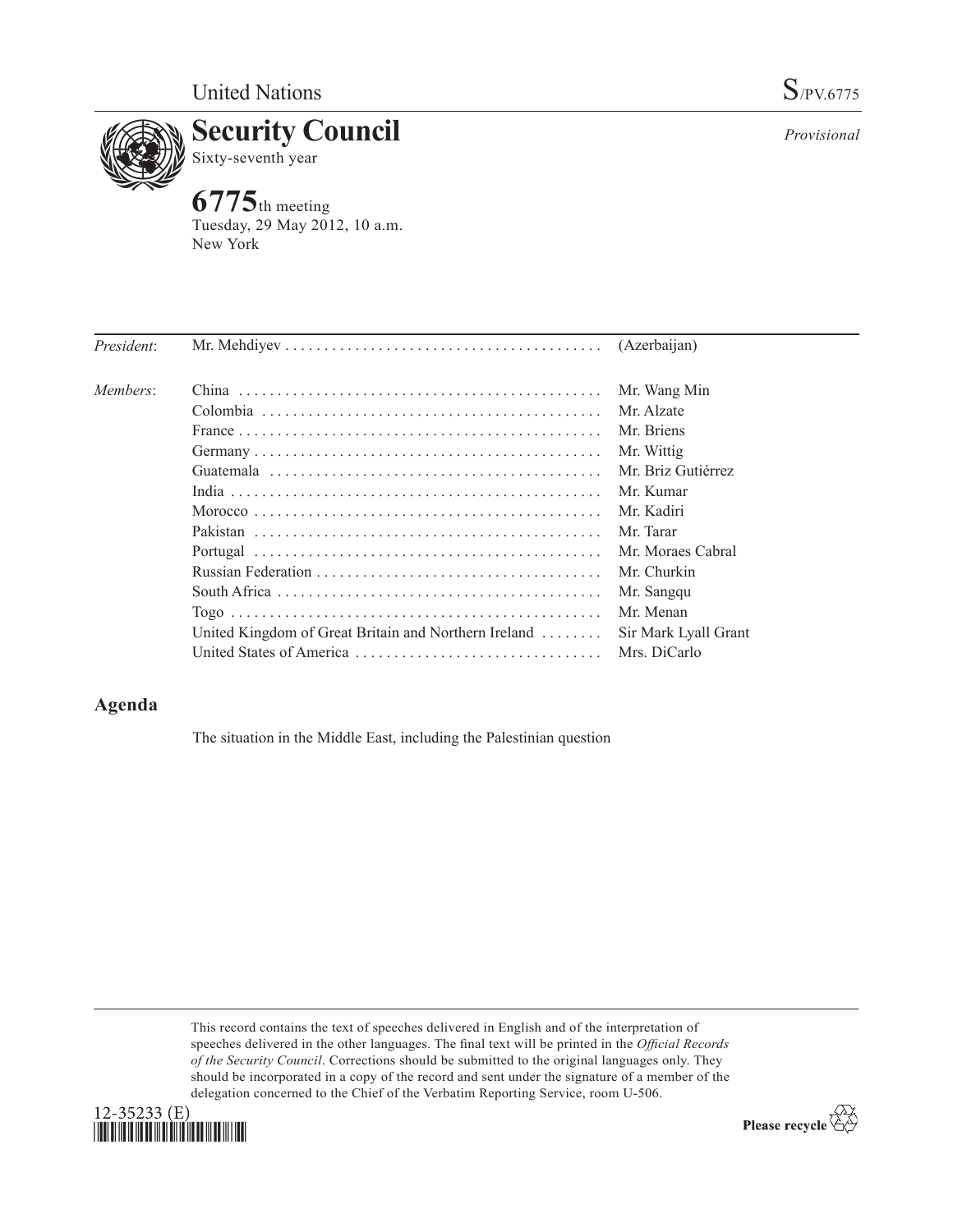*The meeting was called to order at 10.05 a.m.* 

## **Adoption of the agenda**

*The agenda was adopted.* 

## **The situation in the Middle East, including the Palestinian question**

**The President**: Under rule 39 of the Council's provisional rules of procedure, I invite Mr. Robert Serry, Special Coordinator for the Middle East Peace Process, to participate in this meeting.

The Security Council will now begin its consideration of the item on its agenda.

I now give the floor to Mr. Serry.

**Mr. Serry**: The past month has been characterized by several challenging events that have the potential to destabilize the situation on the ground. Yet each has been overcome for now, and we are possibly moving in a more positive direction.

Following the Quartet meeting of 11 April, the parties exchanged letters in which they outlined their respective requirements for direct talks to continue. The Palestinians delivered a letter on 17 April and the Israelis responded on 12 May. The exchange was kept confidential and led to quiet direct engagement, with limited international involvement, which should be welcomed and encouraged. The Quartet envoys will further engage with both sides to encourage them to seize this opportunity to take mutually reinforcing confidence-building measures that support a continuation of their quiet engagement.

In parallel, however, a series of developments threatened to inflame tensions. The hunger strike by more than 1,500 Palestinian prisoners in Israeli custody, which started on 17 April to protest prisoner conditions and the application of administrative detentions, was resolved on 14 May. We are pleased that Israel has taken steps to address the concerns of prisoners related to the use of solitary confinement, family visits and the practice of administrative detention, which should be used only in the most limited number of cases and for as short a period as possible. We understand that Israel is also to deliver the remains of 100 Palestinians buried in Israeli-controlled areas.

The agreement reflects the positive impact of the quiet direct engagement between the Palestinian

Authority and Israel. The Secretary-General and I have been engaged from the beginning and indicated our concern for the health of the prisoners. We welcome the foresight of both parties that enabled them to reach the agreement, which we hope will continue to be implemented in full. We also commend the important role played by Egypt in brokering the deal. However, we are still concerned by reports about a few prisoners continuing their hunger strike, one of them in critical condition, and hope for a speedy resolution of those cases as well.

The prisoner agreement was reached on the eve of 15 May, the day the Palestinians commemorate as the beginning of the refugee experience, which last year resulted in considerable violence and loss of life. Instead, the events of the day were relatively contained, with Palestinian and Israeli security forces heavily deployed to prevent confrontation. The Lebanese Armed Forces were also prepared to prevent demonstrations from approaching the Blue Line. Clashes did occur, however, between Palestinian protesters and Israeli forces, resulting in injuries, mostly at checkpoints around Jerusalem.

Some clashes and arrests also took place in East Jerusalem on 20 May, on what the Israeli Government regards as Jerusalem Day, marking what Israel considers to be the unification of occupied East Jerusalem. Israeli police arrested 10 Israeli demonstrators, as well as five Palestinians. A Palestinian man was also seriously injured after allegedly attempting to stab an Israeli soldier near the Gush Etzion junction, south of Bethlehem. On 15 and 20 May, the two sides acted in a way that averted an escalation of tensions.

Simultaneously, significant internal political changes occurred. On the Israeli side, Prime Minister Netanyahu struck a deal with the opposition Kadima Party to join his coalition Government on 8 May. The new governing coalition now includes 94 of the 120 members of the Knesset. Prime Minister Netanyahu has stated that the new coalition allows him to promote a "responsible peace process." The Secretary-General sees this as a new opportunity for the Government of Israel to embark on a meaningful renewal of the peace process with vision and determination and in the aim of resolving all final status issues and realizing the vision of two States living side by side in peace and security, resulting in the long overdue establishment of the Palestinian State.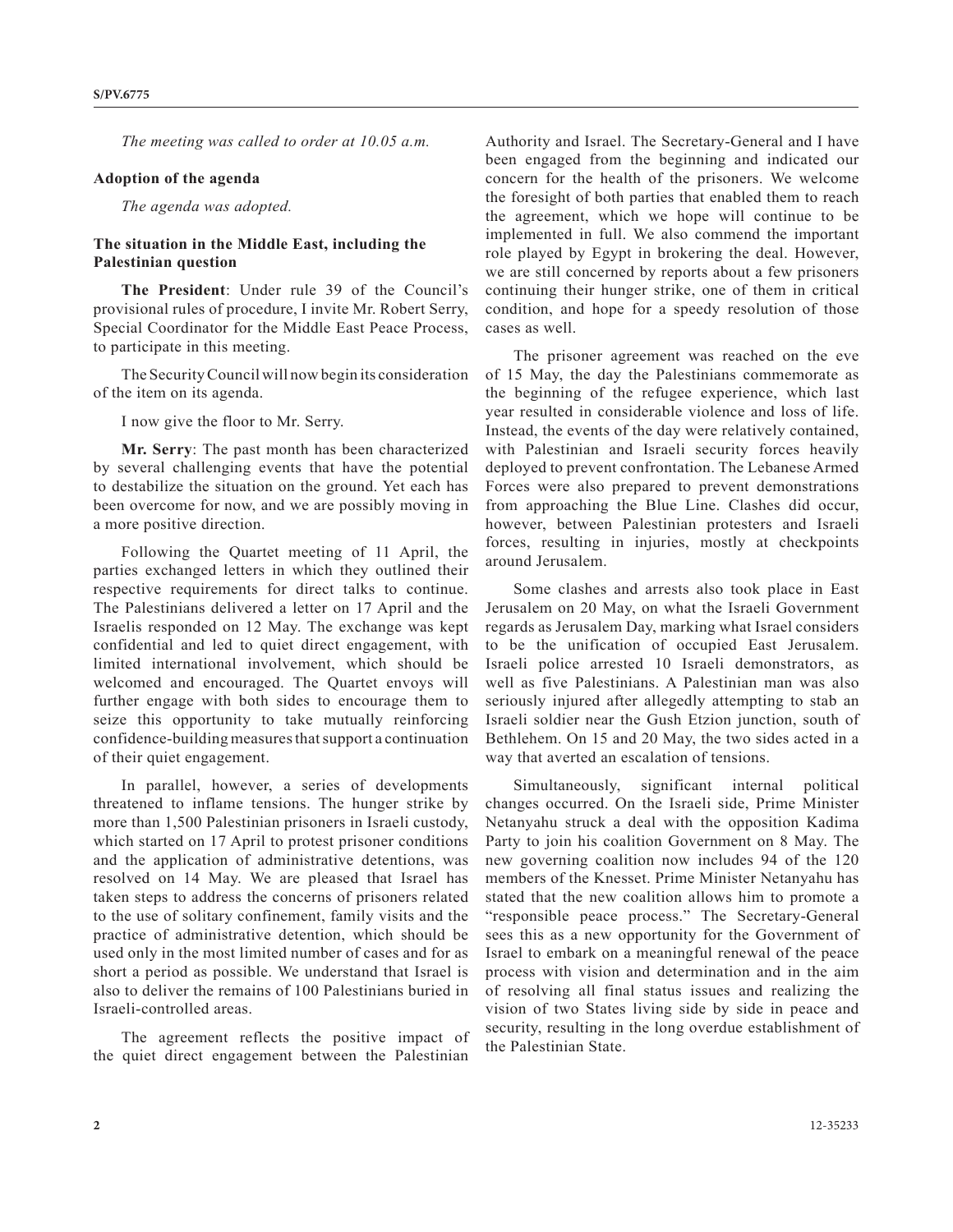On the Palestinian side, President Abbas reshuffled the Cabinet and on 16 May swore in Prime Minister Fayyad and 24 ministers. He immediately tasked them with implementing his decree calling for long overdue municipal elections. The Presidential decree establishing the Government, as well as the Prime Minister's letter of acceptance, made clear that the new Cabinet did not prejudge the outcome of ongoing efforts at Palestinian reconciliation.

Four days later, on 20 May, Palestinian leaders announced a new formula for progress on reconciliation achieved with the assistance of Egyptian mediation. As part of the agreement and as we speak, the Palestinian Central Election Commission is in Gaza to ascertain whether it will be enabled to update the voter registration lists in Gaza, which is expected to take six to eight weeks. On 28 May, the head of the Election Commission met with senior Hamas leaders in Gaza and announced that the Committee will resume its operations in three days. We expect the de facto authorities to extend their full cooperation to enable voter registration in Gaza. We understand that a 10-day period is expected to start simultaneously for the formation of a new transitional technocratic Government for the duration of six months. A transitional Government, once established, will then prepare for general elections and focus on the reconstruction of Gaza.

Progress on reconciliation remains a fundamental aspect of peace, as a unified Palestinian polity is central to realizing a two-State solution. On 11 April, while reaffirming its previous positions, the Quartet also underscored that the situation in and around Gaza would remain fragile and unsustainable as long as the West Bank and Gaza are not reunited under the legitimate Palestinian Authority adhering to the commitments undertaken by the Palestine Liberation Organization (PLO).

Bearing in mind resolutions 1850 (2008) and 1860 (2009), the Secretary-General has continually supported efforts for Palestinian unity and the work of Egypt in this regard. The Secretary-General wishes to see unity in the framework of the positions of the Quartet and the commitments of the PLO and the Arab Peace Initiative. As he reiterated in his phone call with President Abbas after the Doha Declaration was adopted in February, peace talks and reconciliation are not mutually exclusive. Progress in one must not undermine the other.

During the reporting period, settlement activity continued. On 24 April, the Government of Israel announced the intention to retroactively legalize three settlement outposts in the West Bank towns of Sansana, Bruchin and Rechalim. On 30 April, Jerusalem City Hall submitted plans to the Jerusalem Planning and Building Committee for an additional 1,200 hotel rooms in Givat Hamatos in East Jerusalem. On 10 May, plans for the construction of 1,242 units in the Gilo neighbourhood of East Jerusalem were announced, extending Gilo into surrounding Palestinian areas. These actions are contrary to international law and Israel's commitments under the Road Map, and should stop. Demolitions also continued during the reporting period, albeit at a slower rate.

Clashes between Israeli settlers and Palestinians have also continued in the West Bank. Settler attacks resulted in 11 Palestinians, including four children, being injured. On 19 and 26 May, two Palestinians from different villages were reportedly injured by live fire from inhabitants of Yitzhar settlement, south of Nablus. Settler attacks on Palestinian property, including agricultural land, resulted in over 1,300 trees being damaged. Palestinian attacks on Israelis in the West Bank, mostly consisting of stone throwing at Israeli vehicles, also continued during the reporting period and resulted in one Israeli injury. On 20 May, Israeli security forces announced the arrest of Palestinians attempting to kidnap Israelis in the West Bank in order to negotiate the release of Palestinian prisoners in Israeli jails.

During the reporting period, citing security concerns, Israel Defense Forces (IDF) conducted 306 operations in the West Bank, during which 725 Palestinians were injured, including 44 children, while 284 Palestinians were arrested. Nine IDF soldiers were injured by Palestinians. The bulk of injuries and detentions occurred during daily Palestinian demonstrations in support of Palestinian prisoners on hunger strike in Israeli jails until the prisoner agreement was reached on 14 May. On 20 May, an Israeli military court convicted Bassem Tamimi on charges of taking part in illegal demonstrations and soliciting protesters to throw stones. These charges related to demonstrations against the barrier, which deviates from the Green Line in contravention of the advisory opinion of the International Court of Justice. I take this opportunity to reiterate that the right of peaceful protest must be upheld and that all protests should be kept strictly non-violent.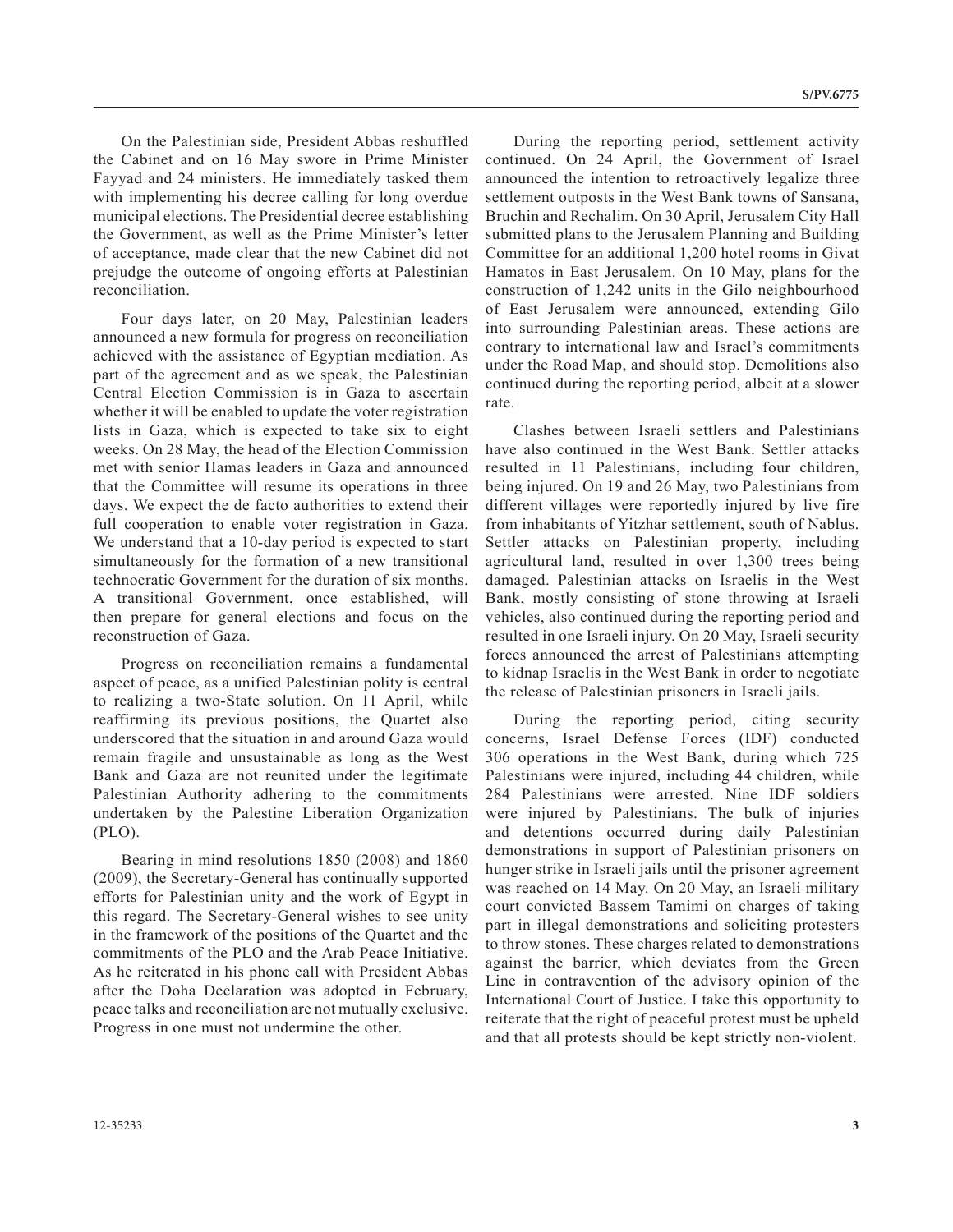Palestinian security forces continued work to maintain law and order in the West Bank within the framework of Palestinian Authority obligations under the first phase of the Road Map. On 27 April, Palestinian security forces safely dismantled two unexploded devices near Jenin. On 5 and 6 May, Palestinian forces conducted a large security operation in Jenin to restore order, and arrested some 60 suspects following shots fired against the residence of the Governor on 2 May and his death from a heart attack the next day. To carry out their important mission in an effective manner, Palestinian security forces must be adequately equipped, including by maintaining an appropriate type and amount of weapons and ammunition under their control.

Further to our expressed concern regarding transparent enforcement of the law, on 29 April the Palestinian Attorney General confirmed that, for several months and upon his instruction, the main Palestinian Internet providers prevented clients from accessing some Palestinian news websites. On 5 May, President Abbas formally reversed this order and gave public assurances that freedom of opinion and expression are natural rights enshrined in the Palestinian Basic Law.

In Gaza, a relative calm prevailed during the reporting period. A total of 11 rockets were fired from Gaza into Israel, while Israel Defense Forces conducted seven incursions and two airstrikes into Gaza, resulting in the injury of 10 Palestinian civilians. Six Palestinians were killed and six were injured in tunnel-related activities. We condemn indiscriminate rocket attacks from Gaza into Israel and continue to call for their complete cessation. We also urge Israel to show maximum restraint.

On 13 May, a Gaza court rejected an appeal against the death penalty for a Palestinian convicted of murder in April 2011, bringing the number of death sentences confirmed in Gaza this year to five. The sentence has not been approved by President Abbas, as required by the Palestinian Basic Law. We call on Hamas to reconsider its position, exhibit respect for the international community's firm rejection of the death penalty, and abolish its use in Gaza.

Reconstruction and economic growth in the Gaza Strip remain fundamental objectives of the United Nations. The total value of approved United Nations works in the Gaza Strip involving potential dual-use materials that require Israel's approval now exceeds \$365 million, with \$96 million-worth of projects still under Israeli review. This means that United Nations agencies are now enabled to play a major role in international efforts for priority recovery and reconstruction in Gaza.

Much more needs to be done, however. The United Nations continues to urge Israel to allow the unrestricted import of key building materials and particularly aggregate, iron bar and cement — the "ABC" of Gaza reconstruction — which are now also substantially and illegally imported through tunnels with Egypt. In the absence of such a change, it will be important to maintain a flow of approvals for further reconstruction works in the Gaza Strip.

Gaza's recovery and long-term economic growth remain a fundamental objective of the United Nations. Transfers to the West Bank and exports to Israel are essential in this regard. The recent export of a truckload of shirts to the United Kingdom represents an important broadening of the type of goods being exported from the Gaza Strip. As of 19 May, a total of 150 truckloads of goods have been exported from the Gaza Strip this year. This is a positive step, and I hope that exports from Gaza will continue to grow.

Gaza continues to suffer from a shortage of electricity. While the situation has improved slightly since the last briefing (see S/PV.6742), further improvements are required to ensure that the energy supply is both sufficient and reliable. The United Nations remains engaged on this issue, including through the replacement of four destroyed transformers, a measure that will enhance the ability of the Gaza power plant to feed the electricity grid.

In Lebanon, the situation in the United Nations Interim Force in Lebanon area of operations has remained generally quiet. On 30 April, the Israel Defense Forces (IDF) commenced work on a wall to replace the existing technical fence south of the Blue Line in the sensitive area of Kafr Kela, as agreed by the parties. Air violations by the IDF continued on an almost daily basis.

The general situation in Lebanon has been volatile over the past month. Despite the Government's efforts to maintain its policy of disassociation from the situation in Syria, a number of incidents have heightened concerns over the impact of the Syrian crisis.

The security situation in the northern town of Tripoli remains of concern following the clashes that erupted on